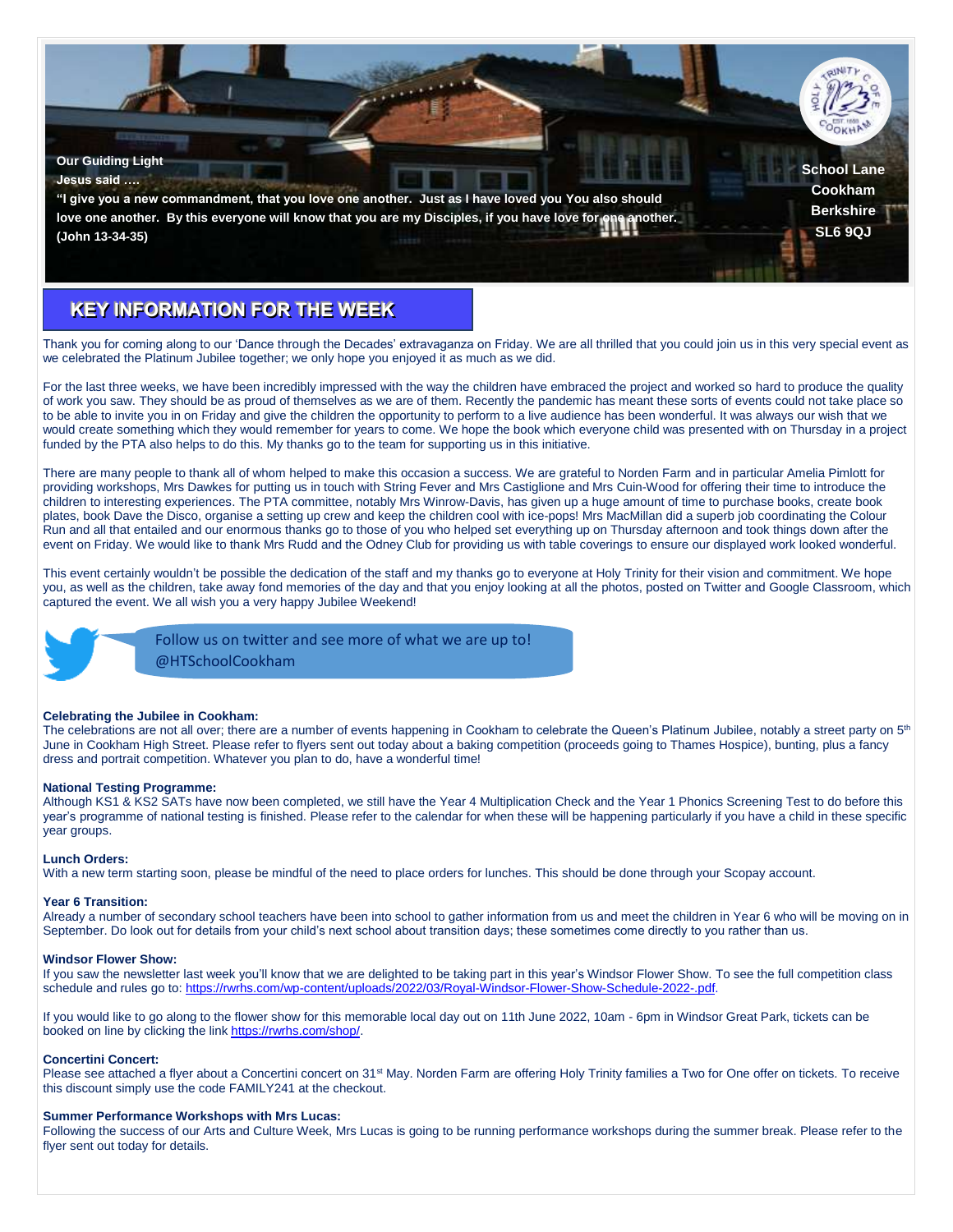# **Extra-Curricular Activities:**

Extra-curricular activities including Early Bird Club continueafter the holiday as follows:

| <b>Club</b>               | <b>Year Group</b>        | Dav                          | Start:                              | Arrangements for drop-off/pick-up             |
|---------------------------|--------------------------|------------------------------|-------------------------------------|-----------------------------------------------|
| <b>Early Bird</b><br>Club | All                      | Monday - Friday<br>inclusive | Start time 8am each day of the week | Arrive through the back door of the hall      |
| <b>Spanish Club</b>       | Year <sub>4</sub>        | Monday                       | Before school at 8.20am             | Arrive through the back door of the hall      |
| <b>Kwik Cricket</b>       | Year 5 & 6               | Monday                       | Finish time 4:30pm                  | Collect from the back gate                    |
| Playball                  | EYFS & Year 1            | Monday                       | Finish time: 4:15pm                 | Collect from the back door of the school hall |
| <b>Junior Choir</b>       | Years 3 & 4              | Tuesday                      | Before school at 8am                | Arrive through the back door of the hall      |
| <b>Netball</b>            | Years 5 & 6              | Tuesday                      | Before school at 8am                | Arrive through the back door of the hall      |
| <b>Spanish Club</b>       | Year <sub>2</sub>        | Tuesday                      | Before school at 8.20am             | Arrive through the back door of the hall      |
| Little Samurai            | <b>EYFS, Y1 &amp; Y2</b> | Tuesday                      | Finish time: 4:00pm                 | Collect from the back door of the school hall |
| <b>Spanish Club</b>       | Year <sub>1</sub>        | Wednesday                    | Before school at 8.20am             | Arrive through the back door of the hall      |
| <b>Spanish Club</b>       | Year <sub>5</sub>        | Wednesday                    | Finish time: 3:50pm                 | Collect from the front entrance of school     |
| Playball                  | EYFS & Year 1            | Wednesday                    | Finish time: 4:15pm                 | Collect from the back door of the school hall |
| <b>Senior Choir</b>       | Years $5 & 6$            | Thursday                     | Before school at 8am                | Arrive through the back door of the hall      |
| Young<br>Samurai          | Years $3 - 6$            | Thursday                     | Finish time: 4:15pm                 | Collect from the back door of the school hall |
| <b>Spanish Club</b>       | Year <sub>3</sub>        | Friday                       | Before school at 8.20am             | Arrive through the back door of the hall      |
| <b>Sewing Club</b>        | Year $2-6$               | Friday                       | Finish time: 4:35pm                 | Collect from the front entrance of school     |
| <b>Knitting Club</b>      | Year <sub>6</sub>        | Friday                       | Finish time: 4:15pm                 | Collect from the front entrance of school     |
| <b>IPro Football</b>      | Years $1 - 6$            | Friday                       | Finish time: 4:30pm                 | Collect from the back gate                    |

# **CALENDAR DATES**

 $30<sup>th</sup>$  May  $-3<sup>rd</sup>$  June  $6<sup>th</sup> - 10<sup>th</sup>$  June 7<sup>th</sup> June<br>10<sup>th</sup> June  $27<sup>th</sup>$  June – 1<sup>st</sup> July 8<sup>th</sup> July 2<sup>nd</sup> July 14<sup>th</sup> July **Last day of term** 2<sup>nd</sup> September 8<sup>th</sup> October

Half Term Holiday From 6<sup>th</sup> June Year 1 Phonics Screening Test Year 4 Multiplication Screening Test Early Years Health Screening (refer to letter previously sent out) 10th June 10th PTA School Disco (details to follow)<br>
21<sup>st</sup> June 10th Drowning Prevention Workshop at B Drowning Prevention Workshop at Braywick Leisure Centre Year 5 & Year 6 (details to follow0 Year 6 Residential Trip Sports Day (tbc) HT Fest (details to follow) 15<sup>th</sup> July **First Day of the summer holiday** First day of the new academic year PTA Ball (details to follow)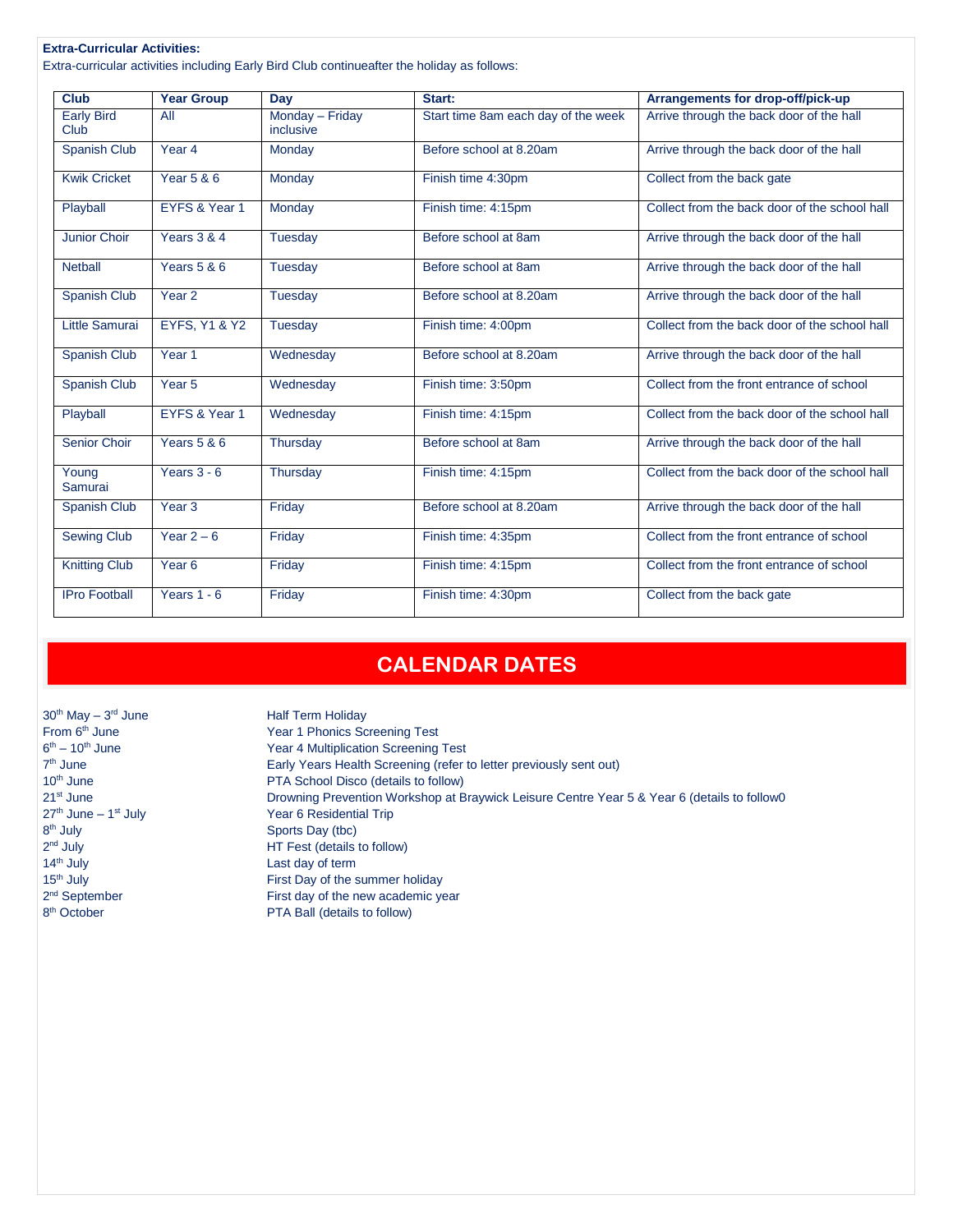